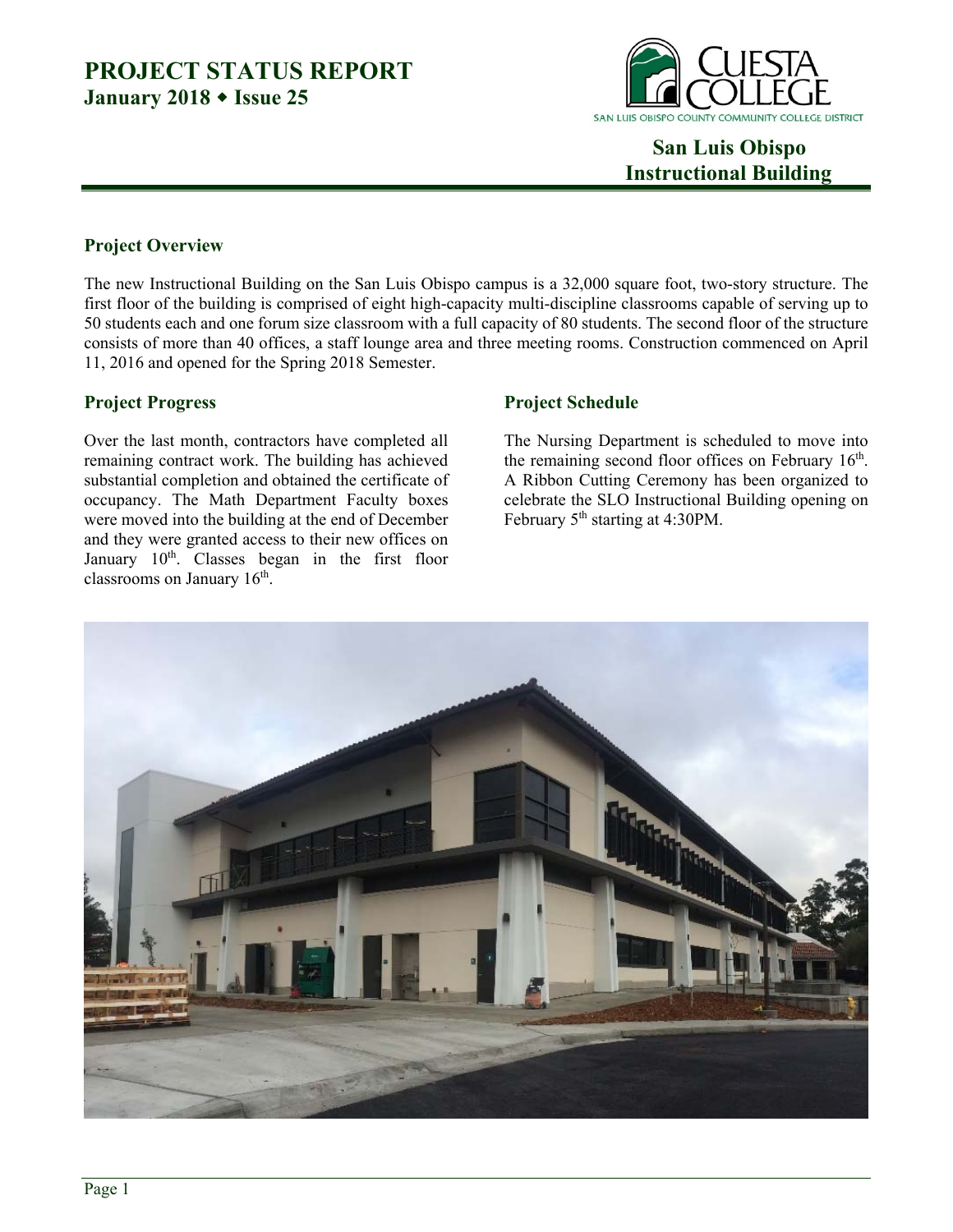

### **San Luis Obispo Instructional Building**



Concrete Plaza & Landscaping



Top: Second Floor Staff/Faculty Lounge Bottom: Completed First Floor Classroom

Second Floor Corridor & Wood Benches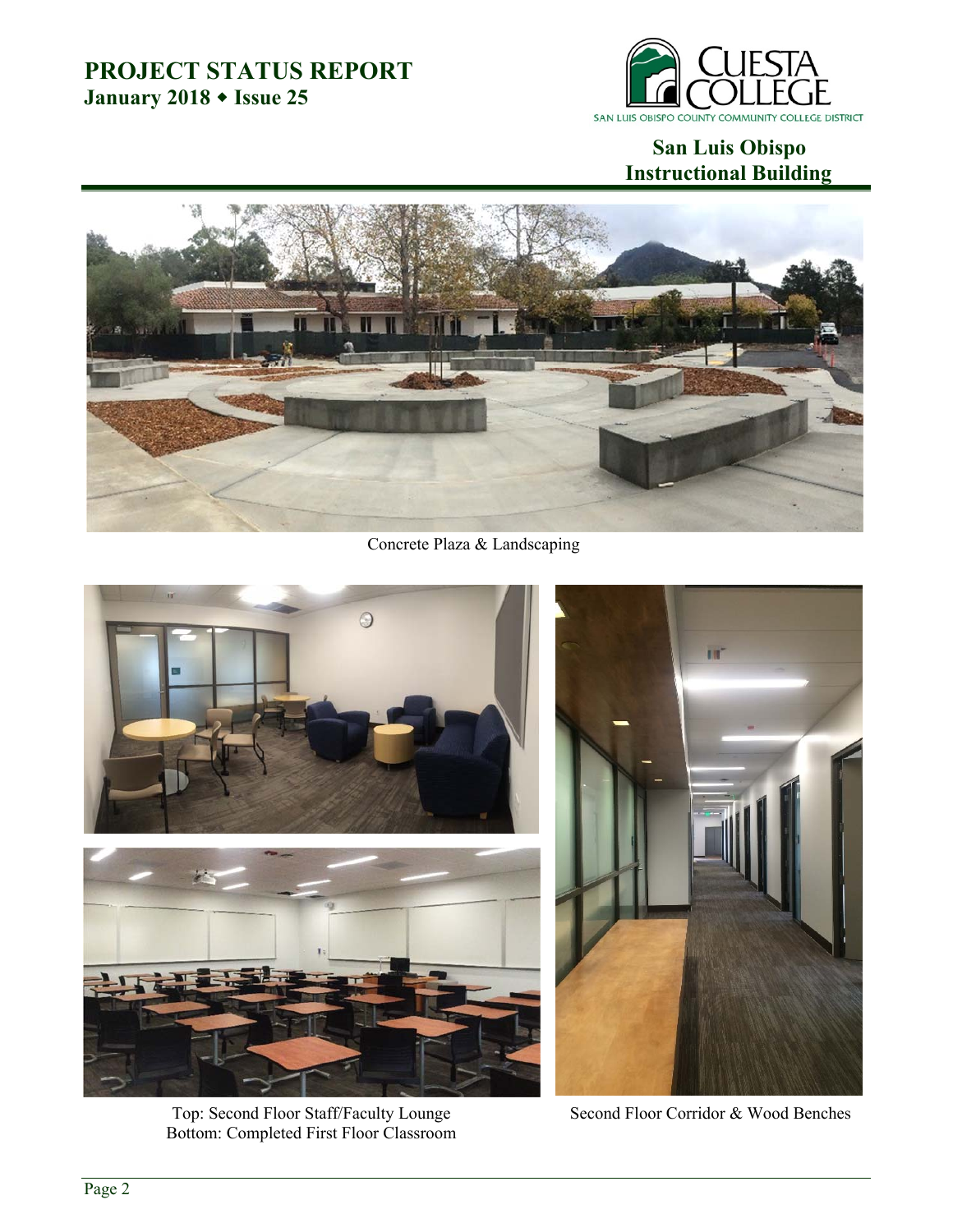

 **North County Campus Center** 

#### **Project Overview**

The new Cuesta College North County Campus Center Building will be a 43,000 square foot, two-story structure. It will house the various programs and offices displaced by the removal of non-compliant modular buildings. The demolition of these modular buildings has been completed in preparation for the new Campus Center Building. The project delivery method is CM Multi-Prime and contains thirteen trade bid packages.

### **Project Progress**

The interior of the building continues with on-going mechanical, electrical, plumbing and fire sprinkler activities. Interior ceilings and paint continue readying for carpet installation to start next month in the 2nd floor offices. Mechanical and electrical contractors are completing any above ceiling utility work to allow ceilings tiles to be dropped in the coming weeks. Ceramic Tile has completed at the 2<sup>nd</sup> floor restrooms and is nearing completion on the  $1<sup>st</sup>$ floor restrooms. The public safety service counters have been installed, complete with safety glass. The high ceiling is anticipated to be completed in the coming weeks, allowing the entry curtain wall glazing to be closed up in February.



Sitework Grading Progress in Preparation for Concrete

#### **Schedule Status**

Throughout the remainder of January, contractors will continue with all interior and exterior sitework activities. Interior acoustical plaster ceilings are scheduled to be complete by the end of January. The accessible concrete walkway was recently completed at parking lot 10 and the remaining exterior concrete flatwork will commence early February.



Restroom Progress with Tile & Fixture Installation Complete